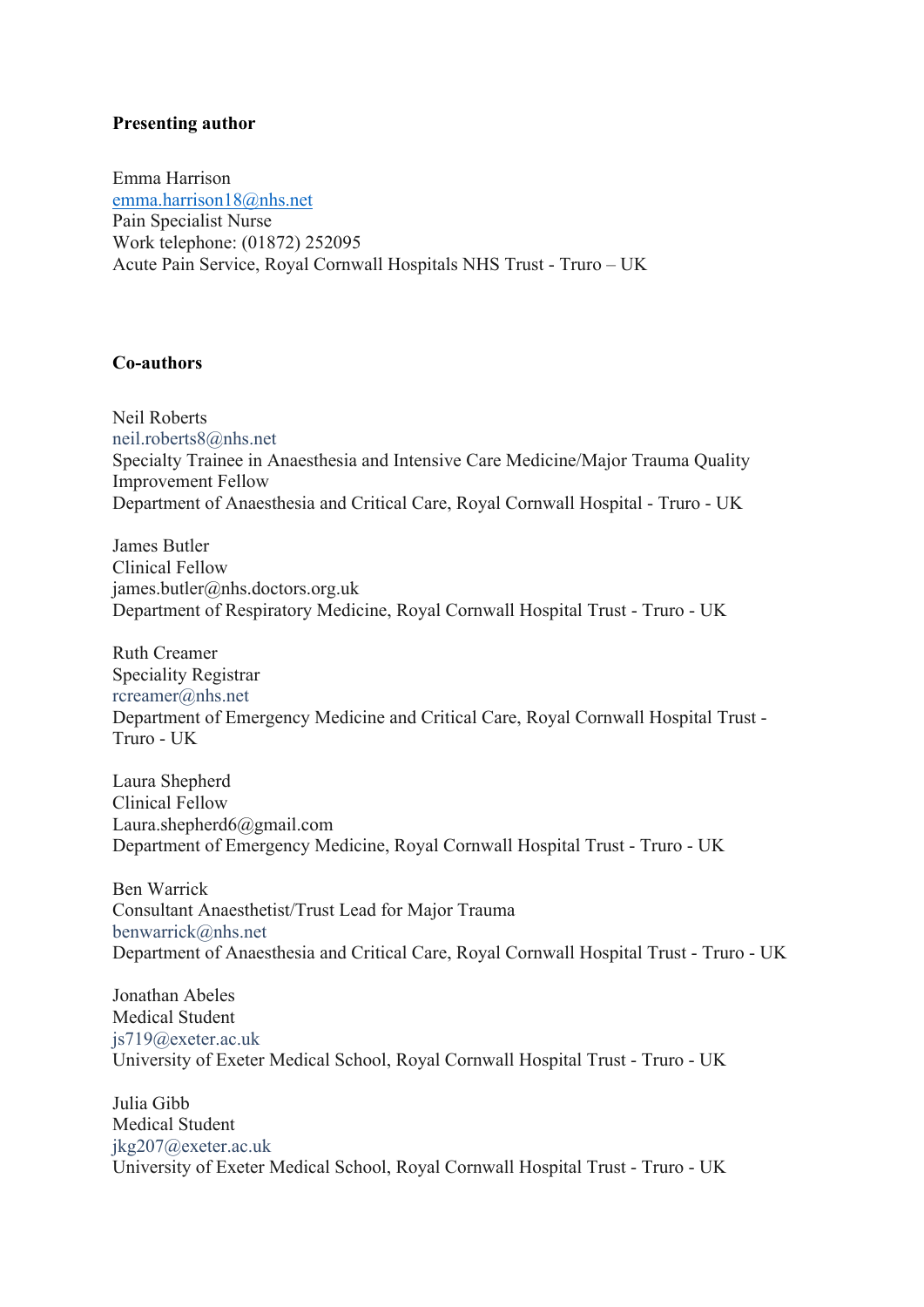Rebecca Norman Medical Student rn273@exeter.ac.uk University of Exeter Medical School, Royal Cornwall Hospital Trust - Truro - UK

Jonathan Outlaw Medical Student jao206@exeter.ac.uk University of Exeter Medical School, Royal Cornwall Hospital Trust - Truro - UK

## **Abstract Title**

*Rib fracture care: Are we at breaking point? – A retrospective analgesic review and proposed development of prospective analgesic stratification to improve patient outcomes.*

## **Background**

Within the Emergency Department (ED) blunt chest trauma represents approximately 15% of all trauma seen. Chest wall injuries, such as rib fractures, are common. Despite the frequency of patients seen within local practice, in the absence of a cardiothoracic ward, there is no obvious central place of care for isolated blunt chest injury. Aggressive use of analgesia to reduce respiratory complications of inadequately managed pain is well evidenced. This often does not occur due to organisational challenges of where analgesia can be safely delivered. Thoracic epidurals are currently managed within the Intensive Care Unit (ICU), with PCA within ICU or surgical wards. Respiratory teams cannot manage advanced analgesia but can comfortably provide effective respiratory care. A reactive approach currently decides analgesic method based upon occurrence of deterioration, with no standardisation of care. However, expert centres are increasingly advocating the use of a chest injury pathway with analgesia according to prospective risk stratification.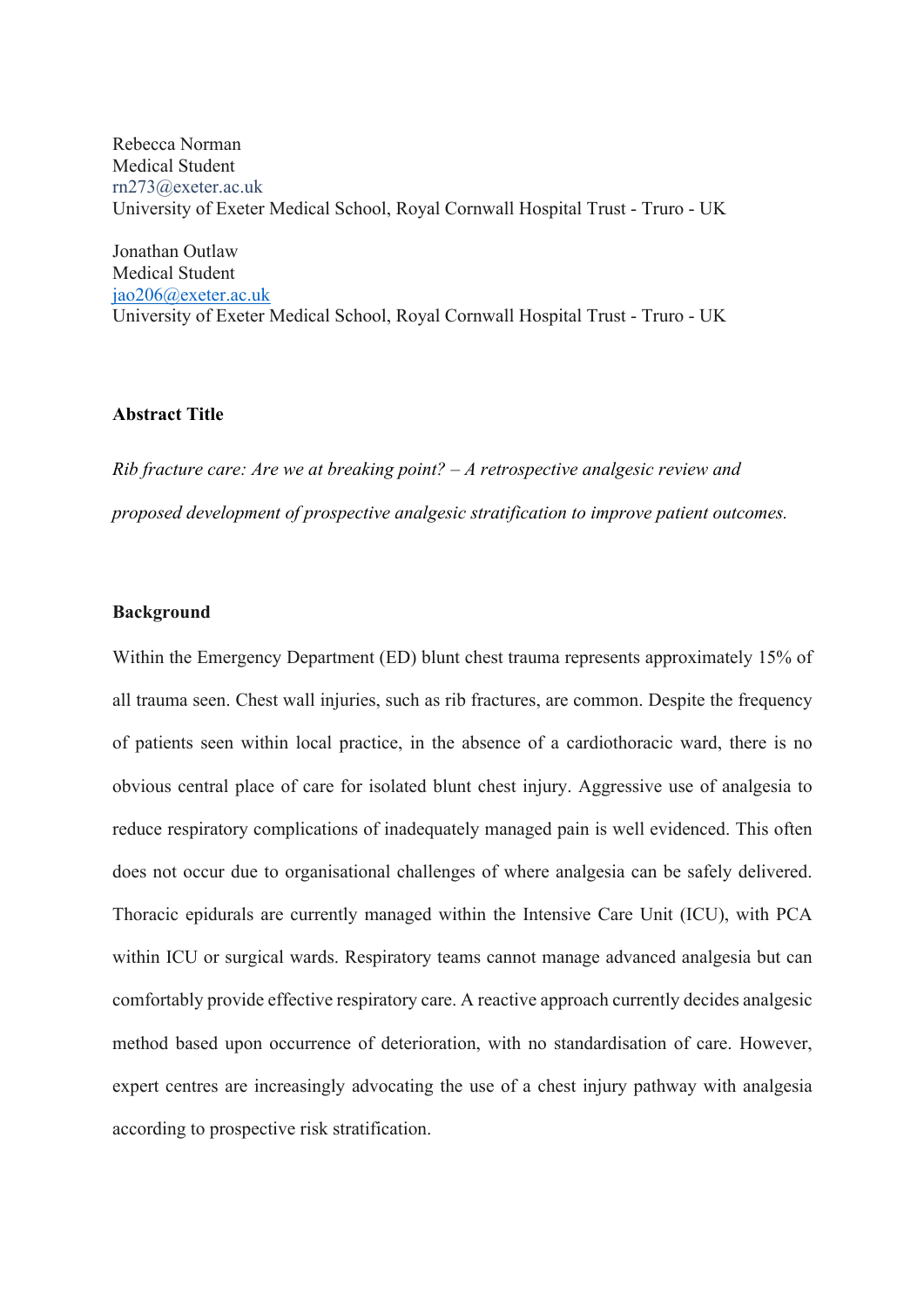### **Aims and objectives**

To inform the development of an adult chest injury pathway where care and analgesia is stratified under the speciality care of specific teams. To audit current analgesic practice and improve patient outcomes.

### **Methods**

Retrospective audit of adult patients with rib fractures from trauma, admitted to a district general hospital over a 6-month period. Patients identified through TARN, WebPACS imaging system and ED software database, cross-referenced, then imaging and notes reviewed. Demographics, severity and characteristics of injury were recorded, along with pathway through hospital, respiratory support and analgesic requirements, and outcomes including length of stay (LOS) and 30-day mortality.

### **Results**

43 patients identified after review of 2461 imaging reports and 58 sets of notes. Median age 67 (range 32-96). Median 5 fractures (range 1-22). 8 had flail chest (19%). 40 (93%) had unilateral injury. Median hospital LOS 6 days (range 1-25), with median ICU LOS 3 days (range 1-7). 30-day mortality was 11.6%. 12 patients went to Clinical Decisions Unit (28%), 11 ICU (25%), 11 medicine (25%), 4 general surgery (9%) and 5 to orthopaedics (12%). 3 patients deteriorated with poorly controlled pain and respiratory failure on the ward and required ICU admission. 10 patients (23%) received Acute Pain Service (APS) referrals, with 5 receiving advanced interventions as a result. 2 patients received epidurals, 16 received PCA opioid. 20 patients had chest injury score>20, indicative of need for epidural under the new pathway, with 18 scoring 11-20 indicative of need for PCA. 14 (33%) patients had contraindications to neuraxial analgesia (spinal fracture, intracranial bleed, anticoagulation). Of these, 4 received PCAs and